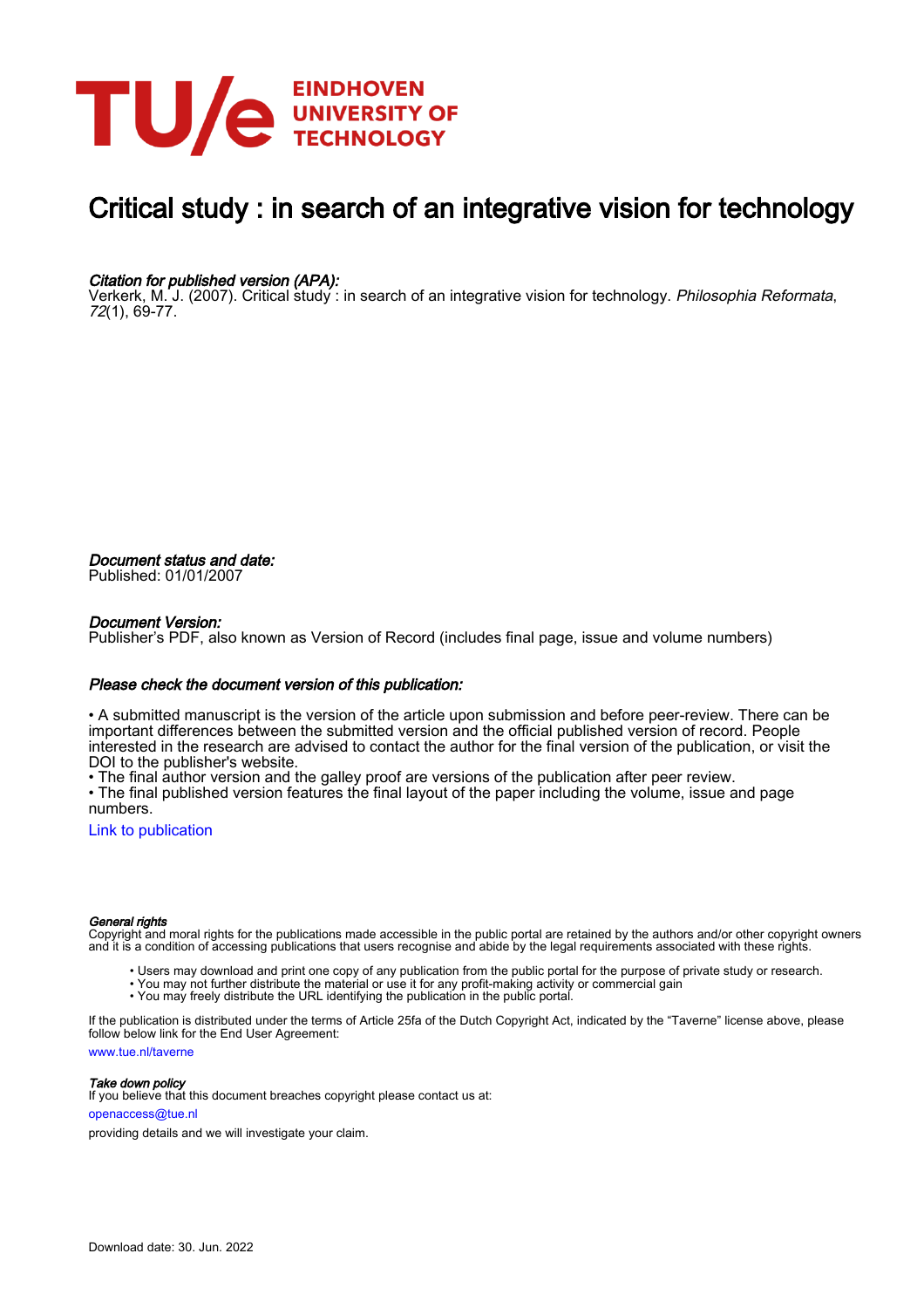# critical study

# IN SEARCH OF AN INTEGRATIVE VISION FOR TECHNOLOGY

# MAARTEN J. VERKERK

In April 2006, I was invited to present a discussion paper at a conference of the Centre for Philosophy, Technology and Social Systems (CPTS). The Centre is one of the few initiatives where reformational philosophers and engineers meet to discuss issues of Science, Technology and Society. The main actors in this network are Sytse Strijbos (Vrije Universiteit Amsterdam, The Netherlands) and Andrew Basden (University of Salford, United Kingdom). Recently, the results of this longstanding cooperation between the members of this Centre were presented in a solid work entitled *In Search of an Integrative Vision for Technology: Interdisciplinary Studies in Information Systems* (2006) (S. Strijbos and A. Basden (eds), Springer, New York). In this book an integrative vision has been developed from a Dooyeweerdian perspective. Therefore, it is worthwhile to introduce this group and its main lines of thought. In this critical study I introduce the CPTS (section 1), highlight some main ideas of this study (section 2), discuss the use of the Dooyeweerdian ontology (section 3), enrich the idea of human practices (section 4), explore directional perspectives in relation to society and organisations (section 5), and draw some conclusions (section 6).

#### 1. *Introduction*

The Centre for Philosophy, Technology and Social Systems (CPTS) was established in 1996 to formalise cooperation between scholars from several universities and institutions in various countries. The participants are: the Faculty of Philosophy of the Vrije Universiteit Amsterdam (The Netherlands), the School for Business Administration and Social Science of the Technological University of Luleå (Sweden), the Information Systems Institute of Salford University (United Kingdom), the School for Philosophy of North-West University – Potchefstroom Campus (South Africa), and the Institute for Cultural Ethics at Amersfoort (The Netherlands). The members agreed to cooperate with the following objectives (xi):

- to carry out an interdisciplinary research programme into management and design of technology and social systems giving high priority to ethical and other normative issues;
- to promote the practical application of the research ideas developed at the Centre and vice versa to learn from the input from practice for further research work;
- to make available an international and interdisciplinary learning environment for doctoral students of the participating organisations.

The main activity of the Centre has been its annual working conferences at the beautiful venue of the Emmaus Priory at the river Vecht in Maarssen, The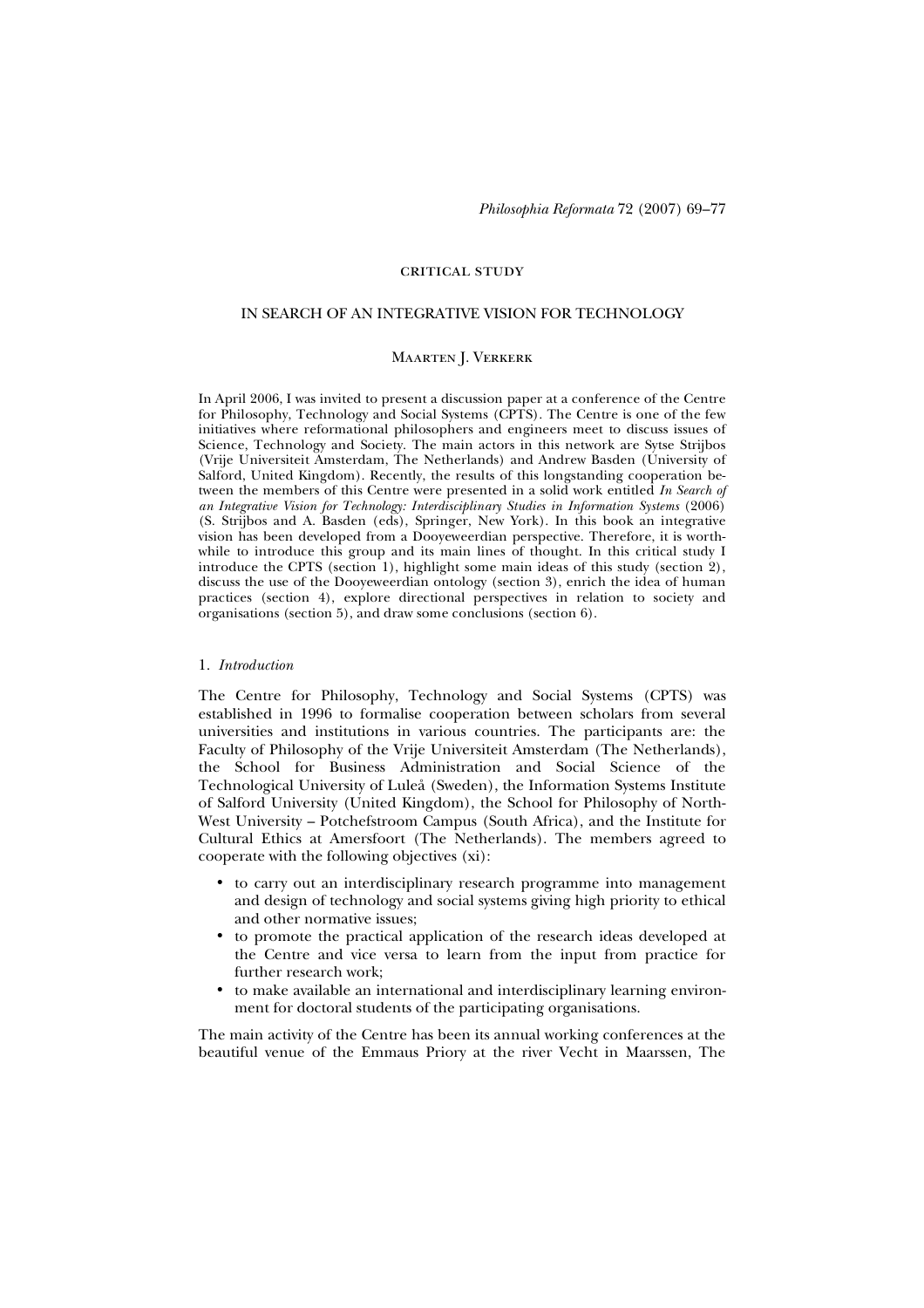# 70 maarten j. verkerk

Netherlands. During these conferences — in 2006 the  $12<sup>th</sup>$  conference took place! — the participants have developed a conceptual framework that can be characterised as a 'Dooyeweerdian based systems approach'.

Why to develop an integrative vision? Why to propose an interdisciplinary approach? The members of the Centre answer this question from three different perspectives. First, from the perspective of a technologist an integrative vision is needed in order to develop a view on technology that takes 'into account the social-technical context' in which technical artefacts are used (3). Second, from the perspective of system methodologists an integrative vision is required to break through the dominance of hard systems thinking and to develop 'a new approach in which room is given to human values' (4). Third, from a philosophical point of view the gap has to be bridged between an 'internal approach' that takes its starting point in technology itself ('engineering philosophy of technology') and an 'external approach' that analyses the relation between technology and society without opening the black box of technology ('humanities philosophy of technology') (4).

How to develop such an integrative vision? On what to base an interdisciplinary approach? The members of the Centre integrate two different lines of thinking. First, the systems approach as developed by Checkland, Scholes and others. Second, the theory of modal aspects, individuality structures, and ground-motives as developed by the reformational philosopher Dooyeweerd. Based on these lines of thinking they have developed a conceptual framework about the relationship between 'technology' and 'society'. They distinguish between three concepts of technology (6). The lowest level is a 'narrow concept of technology' that covers technological artefacts that are constructed from basic technologies. The next level is the level of 'socio-technical systems' that recognises that technological artefacts function no longer as stand-alone systems but are part of a (world wide) system. Especially, such systems change the societal environment of human being. The highest level is an 'integrative vision for technology' that situates technology in the normative context of human and societal aspects. It is focussed on human practices (structure) that are developed under guidance of religious perspectives (direction). The book uses information technology as an exemplar.

#### 2. *Highlights*

*In Search of an Integrative Vision for Technology* consists of five parts: (1) Artifacts and their Development, (2) Socio-Technical Systems, (3) Human Practices, (4) Directional Perspectives, and (5) Critical Reflections. I would like to outline the main themes of these parts and to highlight the core ideas developed in this study.

*Artifacts and their Development*. Andrew Basden, Birgitta Bergvall-Kåreborn, Mike Winfield and Anita Mirijamdotter show that the Dooyeweerdian ontology can be used to develop information technology for human use. Based on this ontology they develop methods to support knowledge representation, to identify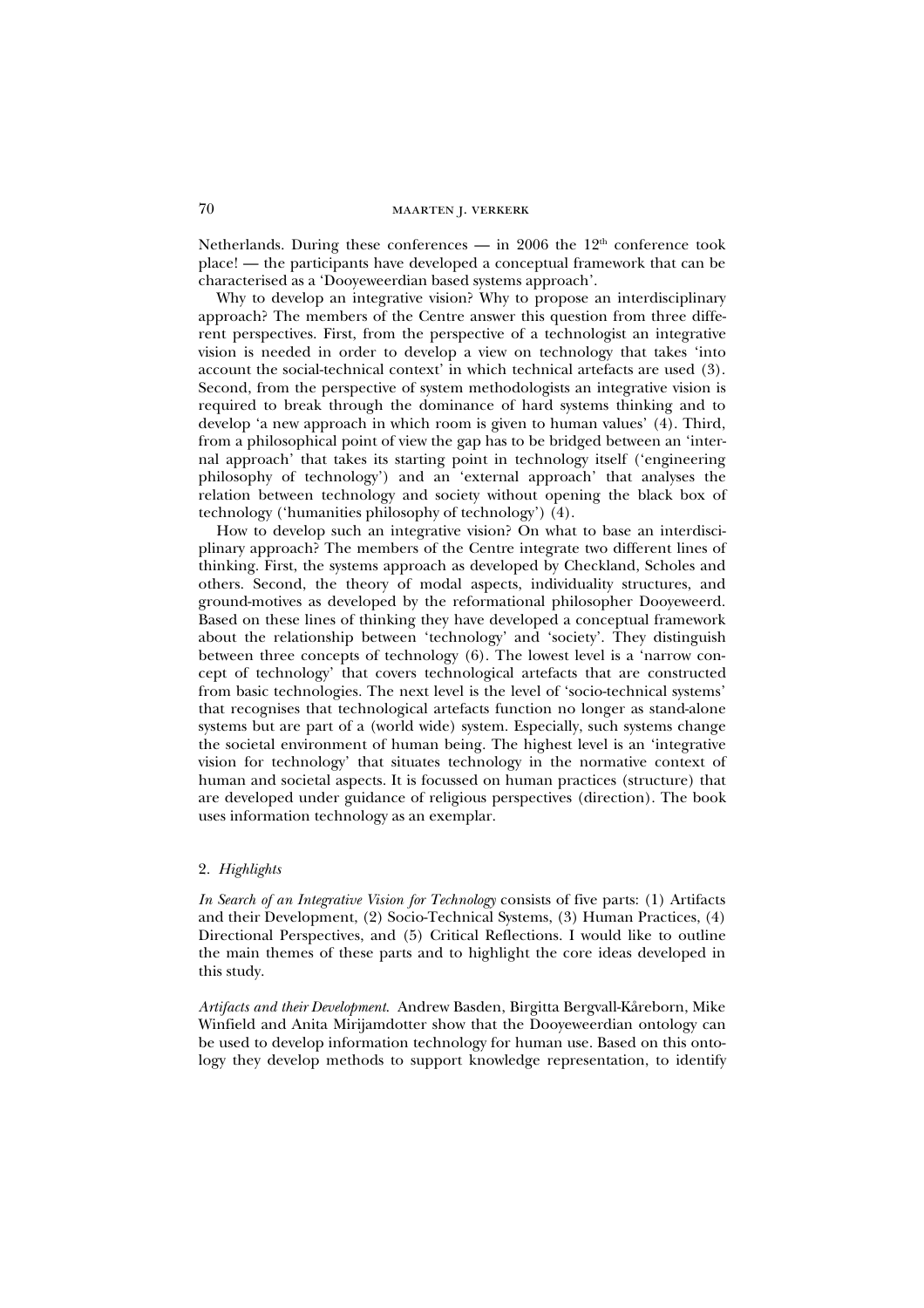different aspects of knowledge, and to model reality. Especially, they elaborate the idea of multidimensional structure of reality to develop information systems.

*Socio-Technical Systems*. Sytse Strijbos shows that basic technologies and technical artefacts have become a socio-technical system. They do not function anymore as local and independent technical or material structures but are integrated in a network of technical artefacts and form an infrastructure that enables or constrains the way people live today. Jan van der Stoep shows that one of our major socio-technical systems — the world wide network — is the product of a worldview in which people are seen as free and independent individuals driven by a longing for unlimited accessibility. He points out the danger of hyper communication, that is, an overdose of communication that reduces the meaningful interaction between people. Van der Stoep pleads in response to post-modern thinkers for a normative development of communication systems. In this plea especially attention is given to the lingual and social aspects of communities.

*Human practices*. Albert Vlug, Johan van der Lei, Darek Eriksson and Andrew Basden investigate the use of information systems in human practices. Eriksson and Basden use the Dooyeweerdian ontology to evaluate information systems in daily practice. Vlug and Van der Lei point out that this ontology gives some powerful concepts but is not usable to evaluate systems from a methodological perspective.

*Directional perspectives*. Darek Eriksson investigates the ground-motives of systems thinking. He shows that 'hard', 'soft' and 'critical' systems thinking is based on the humanistic ground-motive of nature and freedom and that multimodal systems thinking is based on the creation-fall-redemption groundmotive. Sytse Strijbos explores the idea of 'disclosive systems thinking'. He argues that individuals are gradually superseded by complex systems. This reality challenges us to develop a normative systems ethics to support human responsibility. He pleads for an 'ethics of response and disclosure'. He stresses that disclosive systems thinking is based on the idea that various systems receive their meaning from a pre-given order of which these systems are a part. Human action has to be a response to this intrinsic normativity. He identifies four major normative principles that may guide human action (245):

- 'the opening or disclosure of everything in accordance with its inner nature or its intrinsic normativity';
- 'the simultaneous realisation of norms guided by the qualifying norm for a particular area of human life';
- 'disclosure results from a multi-actor process in which experts bear the responsibility to build a framework of co-operative responsibility for human action';
- 'in building such a common framework the expert needs a critical awareness of the social-cultural context'.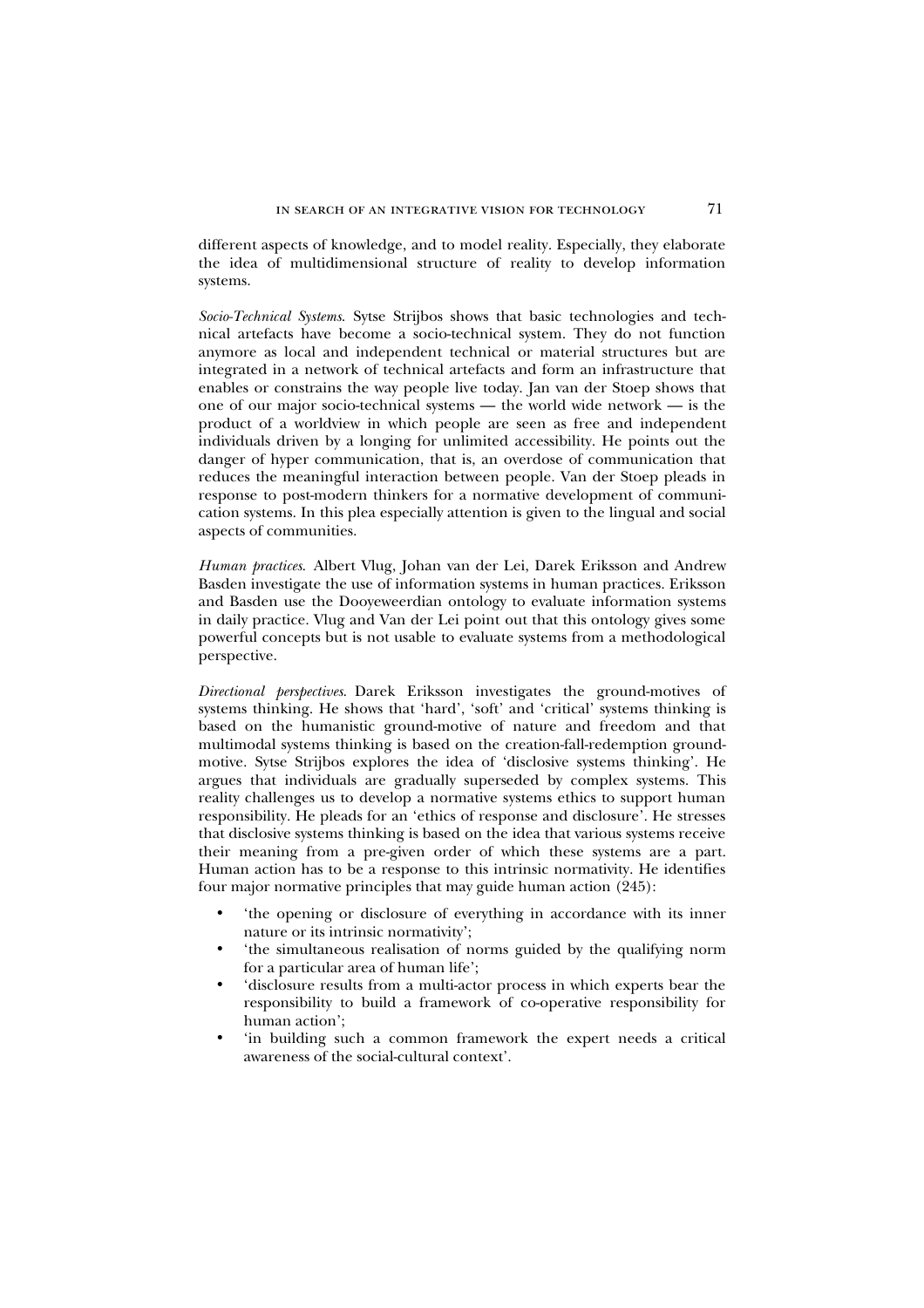# 72 maarten j. verkerk

*Critical Reflections*. Gerald Midgley — a well-known representative of the critical systems approach — reflects on the interdisciplinarity of the CPTS model. In his view the main strengths of this model are the value of explicit philosophical theory, the incorporation of ethical considerations, the systems approach, the applicability to a broad range of technologies, and the incorporation of a wide range of disciplines. The most important critiques are the absence of the level of ecosystems and the dealing with conflicts over normative beliefs. Carl Mitcham — the author of the first standard work on the philosophy of technology: *Thinking through Technology. The Path between Engineering and Philosophy* — argues that systems thinking always threatens to lose sight of individual values such as freedom, dignity, and intentionality. In addition, he criticises that the model works up from technology at the bottom to the directional perspectives at the top. In his view, religion and ethics have to be at the bottom so that technology can be founded on them.

In summary, this study offers a model to develop an integrative vision for technology and a number of case studies in which the different features of this model are refined. Without any doubt, this study is an important contribution to the development of a responsible technology.

# 3. *Use of Dooyeweerdian philosophy*

A pitfall in the use of the Dooyeweerdian ontology is to use this philosophy as a mould to shape reality instead of a framework to investigate reality. The best method to prevent this pitfall is to take the starting point in the field of study and to use the framework in a flexible way. Most authors of the book indeed practice this policy.

The editors of the book notice that the different authors do not use the Dooyeweerdian philosophy in the same way. They suggest that the variability in interpretation of this philosophy can be used to tailor the needs of the philosophical practice. Basically, I agree with this statement. In empirical research such a philosophy can be used in an 'instrumental way'. However, a too creative use can deprive the investigator from vital insights and can limit the depth of the philosophical analysis. I give two examples of case studies where the analysis could be deepened.

Birgitta Bergvall-Kåreborn (39 ff.) uses the idea of a qualifying function as a perspective to develop different conceptual models to investigate the various (normative) dimensions of a societal system. She investigates the creation of new work opportunities through self-deployment in a small municipality in the north inland in Sweden. She analyses this case from the historical and ethical perspectives. She convinces the reader that the use of different modal perspectives enriches the analysis of a system. Also, she convinces the reader that such an enriched picture is of utmost important for systems modelling. However, she does not harvest the full potential of the concept of qualifying function. (The same holds for the critique and refinement of Checkland's soft systems methodology by Anita Mirijamdotter and Brigitta Bergvall-Kåreborn (79 ff.).)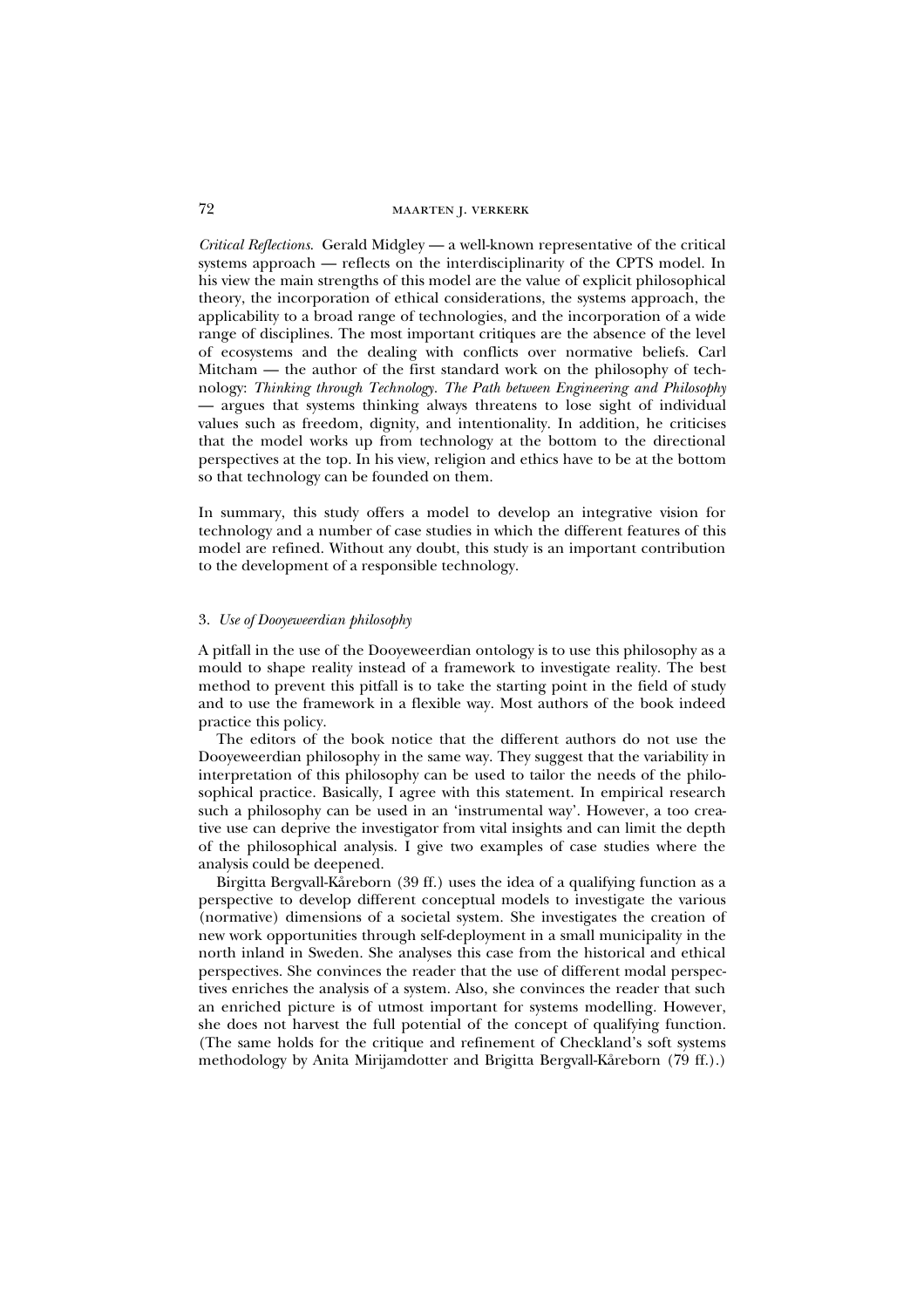Three main characteristics of this concept are: (a) the qualifying function characterises the internal structure of an artefact or a system, (b) the qualifying function plays a leading role in the development of artefacts and systems, and (c) the qualifying function characterises the specific use of artefacts or systems. In my opinion, the qualifying function of the labour market is the economical dimension. So, the first question would be how the labour market can be developed under guidance of the economical aspect so that new work opportunities will created. From this perspective the question has to be asked how justice can be done, for example, to the historical and ethical perspectives as presented in the study. This approach honours the economical qualification of the labour market fully and force the various parties to develop the internal structure of this system in such a way that historical and ethical norms also will be met.

Darek Eriksson gives a multimodal analysis of the implementation of a new computerised information system in a business practice (165 ff.). The business organisation under investigation was a vegetable, fruit and flowers sales department at a wholesale dealer that belonged to one of the largest food distribution companies in Sweden. The motive for the implementation of the new system was to co-ordinate existing business processes and to make them more efficient. The new system indeed resulted in a reduction of the operative running costs of the wholesale dealer. However, the process re-design led also to unanticipated and unwanted consequences. The ordering behaviour of the buyer changed so that the amount of goods they ordered per business contact decreased significantly, leading to a reduction in total turnover and in a reduction in profit. A detailed analysis of the case showed that the implementation of the new system replaced the buyer-salesman relation by a buyer-system relation. As a consequence, the ordering behaviour of the buyers changed. Eriksson shows by a multimodal analysis where and how the changes in ordering behaviour arose. In my opinion, the analysis can be sharpened by showing that subject-subject relations in the old system were replaced by subject-object relations in the redesigned system. Already, before implementing the new system, the question could be asked what the effect of such a replacement would have been on the economic performance of the business organisation. In addition, starting from the economical dimension as the qualifying function, the decision makers did fall in the pitfall of redesign by reducing 'economy' to 'costs'. The economic qualification of a business organisation highlights that all processes have to be developed in agreement with the typical nature of that qualification.

In general, the Dooyeweerdian philosophy offers a lot of concepts that have to be developed for different systems and practices. The book gives a first exploration. More fruits can be reaped by a further elaboration of concepts like structure, direction and context, qualifying functions, subject and object functions, disclosure, and enkaptic structures.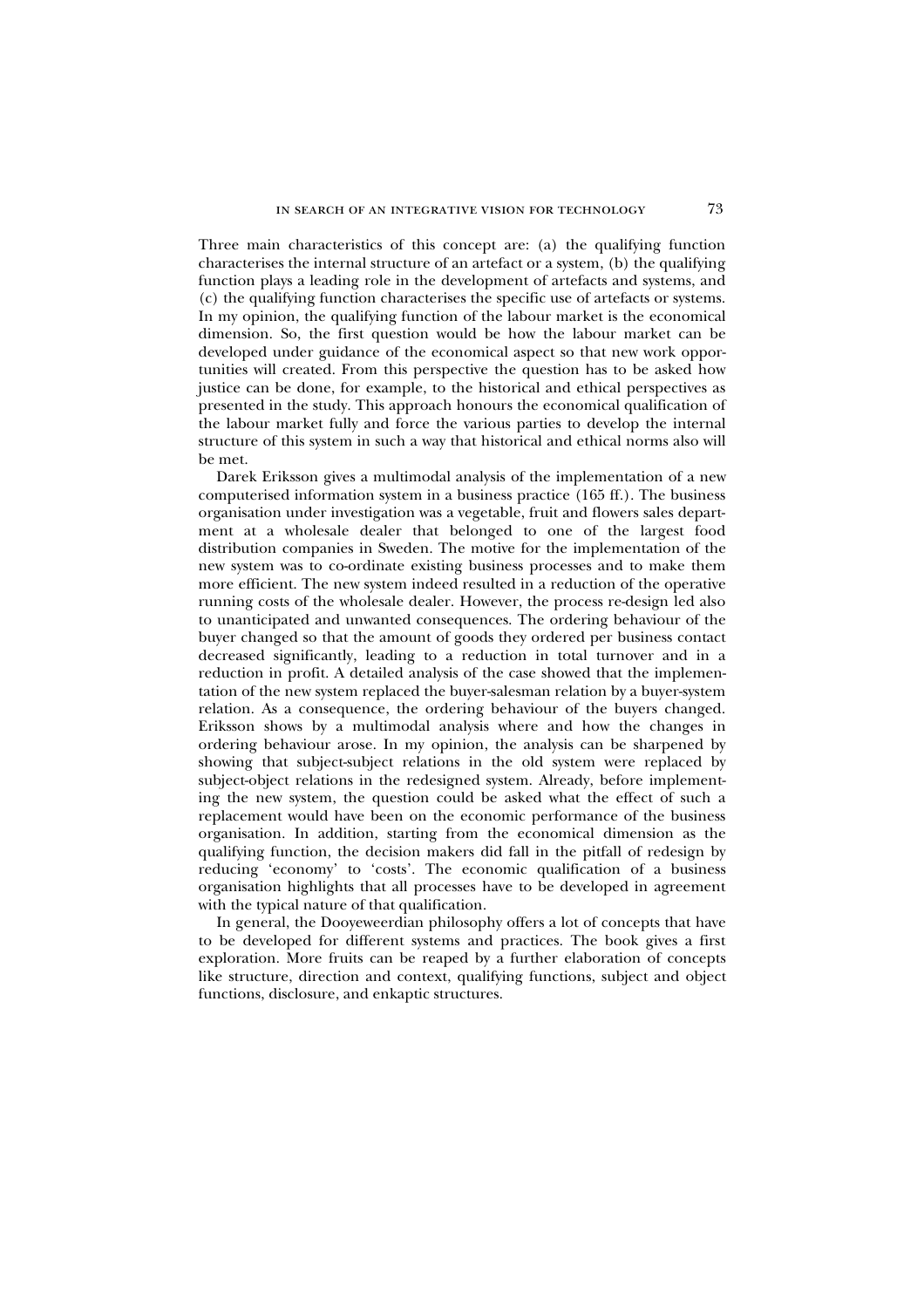# 4. *Human practices*

The third part of the book is called 'human practices'. It is remarkable that in this part no references are made to the work of Alidair MacIntyre. MacIntyre (1984, 187) defines a human practice as a "coherent and complex form of socially established co-operative human activity through which goods internal to that form of activity are realised in the course of trying to achieve those standards of excellence which are appropriate to, and partially definitive of, that form of activity, with the result that human powers to achieve excellence, and human conceptions of the ends and the goods involved, are systematically extended." Jochemsen and Glas (1997) have elaborated this view for the medical practice from a Dooyeweerdian perspective. They distinguish between a constitutive side and the regulative side of a professional practice. The constitutive side consists of the (normative) rules and principles that constitute a practice and provide the norms to evaluate the performance of that practice. The regulative side reflects the mindset, motivations and beliefs of people to interpret the rules and principles that constitute that practice.

The Dooyeweerdian reinterpretation of the concept of a human practice as developed by MacIntyre appears to be a fruitful track to explore the interaction between and the interlacement of information systems and human systems. In the first place, the Dooyeweerdian philosophy gives a very suitable tool to analyse the nature and character of human practices by means of the qualifying function. Information systems that are in use in that practice have to support the primary process of that practice. That means, the development of these systems has to be guided by the qualifying function of that practice. In other words, the qualifying function of a practice determines (better: has to determine) the qualifying function of an information system in use. E.g., an information system in a medical practice is qualified by the moral dimension. In the second place, the Dooyeweerdian ontology enables a structural analysis of human practices resulting in a number of normative principles that constitute that practice. These normative principles can have an influence on the development of an information system. For example, in a medical practice the regulations with respect to privacy are quite strict. These regulations strongly determine the authorisation of users of the system. Finally, the Dooyeweerdian idea of a ground-motive (or directional perspective) strongly influences the disclosure of all information systems and social structures of a human practice. For example, the basic beliefs about death and life will influence the way procedures will be developed and information systems will be used.

As said before, it is remarkable that in the part *Human Practices* no attention is given to the reformational reinterpretation of the concept of human practice of MacIntyre. Especially, now that this reinterpretation is also published in the English language (Jochemsen, 2006), a new perspective arises that can be used to analyse information systems.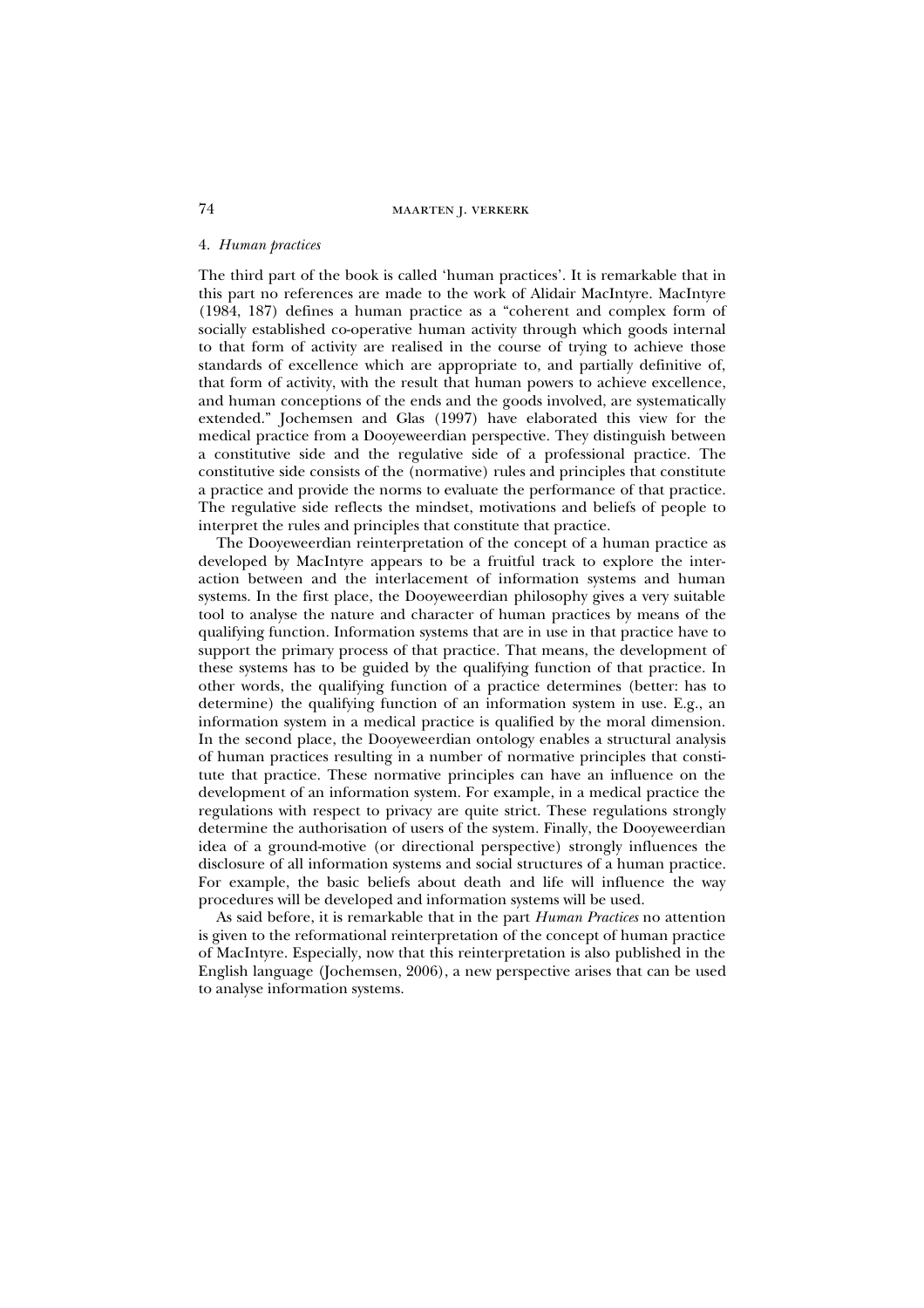# 5. *Directional perspectives, society and organisations*

Strijbos and Van der Stoep show convincingly that the *condition humaine* has been changed definitively. Technology is the 'house' in which we all dwell today. Technology determines the public and the private space of our existence. Human life unfolds itself in a completely new environment of systems and networks.

Strijbos develops an 'ethics of response and disclosure'. On the one hand, he takes his starting point in basic ideas of reformational thought. On the other hand, he develops these ideas one step further by using the perspective of a systems approach. Strijbos stresses that an ethics of disclosure requires a closer look at the system. Who are the responsible actors? What responsibilities do they have? How are these responsibilities related? I explore these questions briefly, because this topic is almost not addressed in the study. For example, Noreena Hertz points out in her book *The Silent Takeover* (2002) that many multinational corporations are now as big as many nation states. Three hundred corporations now account for 25 % of world's assets. The annual values of sales of each of the largest multinational corporations is now exceeded by the gross domestic product of only twenty-one states! She shows that the balance of power between politics and commerce has shifted radically. The state has become a corporate state. Democracy is endangered by a silent takeover. Especially, in the United States of America politics and multinational organisations are so strongly interlaced that democracy is threatened. See also, for example, Goodman (2004).

I cite these data to emphasise the developments at the highest levels of the model proposed by CPTS. To understand the shift from artefact to environment, the seemingly autonomous character of western technology, the pace of societal developments, the increasing influence of financial markets, we have to investigate the pact between technology, organisation and economy. This pact comes especially to the fore in the modern multinational organisation. The modern organisation is the place where human power, technology and economy meet. It is the place where technology is developed under guidance of directional perspectives. The modern organisation is the place where opening or closure of normativity takes place. It is the place where decisions are made with respect to a simultaneous realisation of norms. Finally, the modern organisation is the place where multi-actor processes take place.

However, the interests of these organisations are so immense that they create their own dynamics that seems to be fully impermeable for ethical reflections. These organisations are an expression of and actively express a certain 'directional perspective'. This perspective is dominated by the values of the open market (control, power, market share, shareholders value, profit). Multinational corporations will never accept that the values of business cannot be derived from the business practice but precede this practice. Multinational corporations will never accept that the rules of the business practice cannot be decided by its managers but are a response to the law of God. Noreena Hertz shows that we need a strong state in order to set boundaries for modern organisations. We need a strong state to exact justice on state level and strong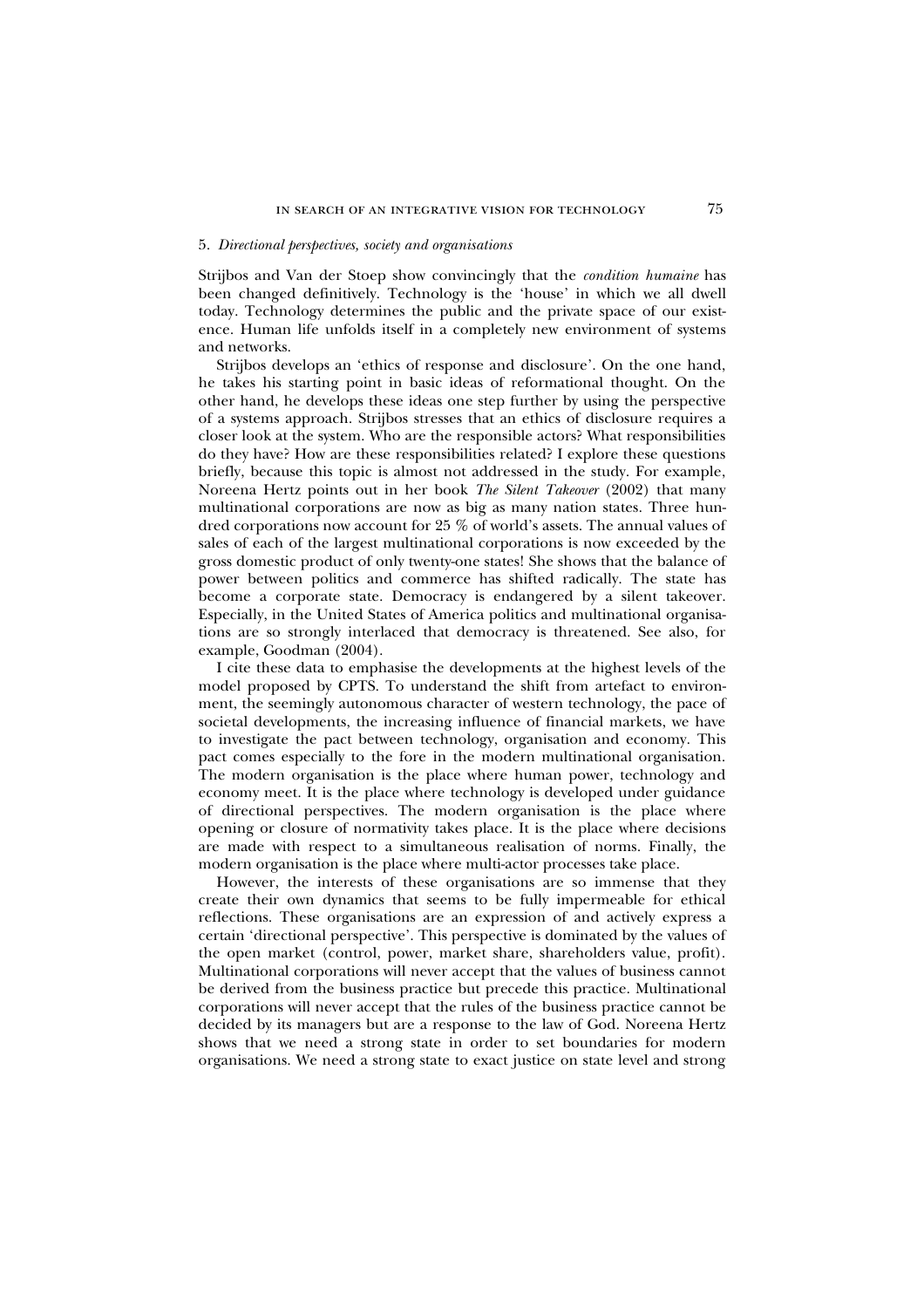# 76 maarten j. verkerk

international organisations to create conditions for justice on world level. However, she also shows that most states are too weak and that international organisations often deteriorate to pressure groups of political-economical strong states.

Disclosive systems thinking requires a context in which values can flourish. When this context is absent, the only thing that remains is prophecy: prophecy about biblical justice and biblical peace, prophecy until justice and peace embrace! (Wolterstorff, 1983).

I have two reasons to emphasise the developments at the highest levels of the CPTS model. The first reason is a pastoral one. Development of information systems always takes place in the 'lower' levels of the organisations. These development are guided by the 'directional perspectives' set at the top of the corporation. That means, often Christian or humanistic engineers find themselves split between the values of the corporations and their own values. Often, they have the opportunity to follow their own values because their activities are not described in detail. However, the more 'ethics' is embedded in systems and procedures and the more hierarchical organisations are led, the less freedom will remain for individuals to take their own responsibility. In other words, the freedom of the individual engineer to work in a responsible way is strongly determined by rules and principles of an organisation. It is merciless to emphasise the responsibility of the individual engineer without recognising that individuals only can bear such a responsibility in a responsible context. Maybe, we have not only to develop an ethics of disclosure but also an ethics of resistance and protest.

The second reason to emphasise the developments at the highest level, is the fact that 'directional perspectives' have to be leading in the development of practices, systems, artefacts, and technologies. The book works up from the basic level (basic technologies, technological artefacts), via the medium level (socio-technical systems), to the highest level (human practices, directional perspectives). Carl Mitcham suggests that this set-up reflects 'our cultural assumptions about the central and driving character of science and technology' (p. 275). I do not believe that this criticism does justice to the idea of an ethics of response and disclosure. However, taking into account the idea that we live in a world of collective technical systems and that individuals are superseded by complex organisational systems, the lower level of the hierarchy (basic technologies, technological artefacts) has to be understood from the higher level (human practices, directional perspectives), and not the other way around. I have the feeling that when the book would be written once more but then in the top-down direction of the hierarchy — the idea of disclosure would be elaborated even more fruitfully.

#### 6. *Conclusion*

*In Search of an Integrative Vison for Technology* gives a travel report of an explorative expedition in the field of information systems. The main tools in the backpack were derived from the philosophy of Herman Dooyeweerd. Every